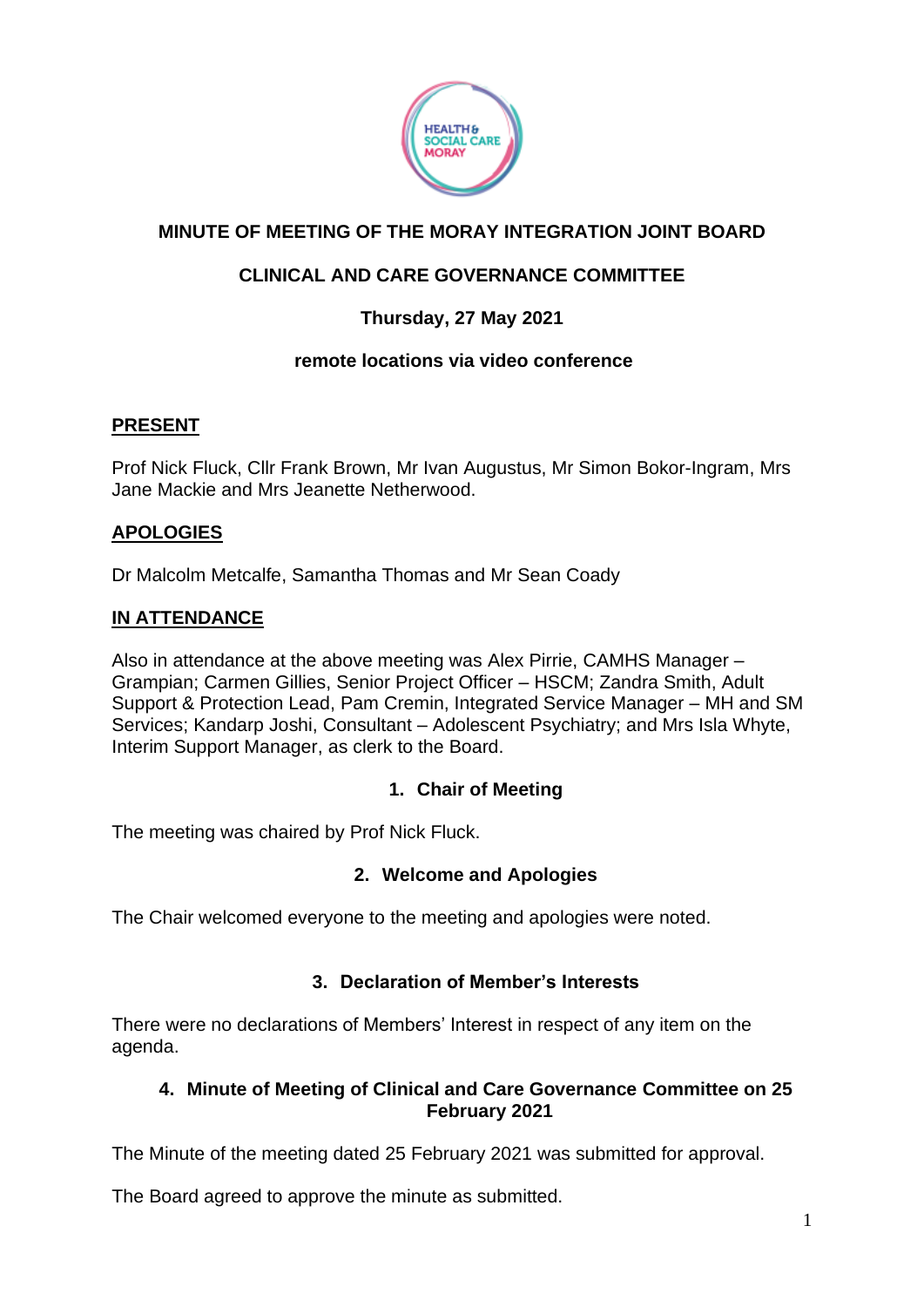# **5. Action Log of Clinical and Care Governance Group on 25 February 2021**

The Action Log of the meeting dated 25 February 2021 was discussed and updated accordingly at the meeting.

#### **6. Clinical and Care Governance Group Escalation Report for Quarter 4, 2020/21**

A report by Sean Coady, Head of Service, informs the Committee of progress and exceptions reported to the Clinical and Care Governance Group during quarter 4 of 2020/21 (1 January up to 31 March 2021).

In Mr Coady's absence Mrs Mackie informed the Committee that the Clinical and Care Governance Group is now much further established since the inclusion of social care representatives. The group now receive regular service updates following an agreed reporting schedule.

Mrs Netherwood advised, CRM continue to meet every fortnight to review risks, adverse events and complaints and input where necessary. CRM recently heard in more detail about the monthly educational sessions held for the Grampian Medical Emergency Department (GMED) to learn from adverse events. This learning can be shared with the Committee if they wish.

Mr Augustus seeks reassurance that HSCM is continuing to improve ways of reporting. He would like to see evidence that the partnership are reporting in accordance with Scottish Public Services Ombudsman (SPSO) Complaints Standards Authority and it is fit for purpose. Mr Augustus would like to see learning from complaints and evidence of its effectiveness in future reports and if there have been any complaints made against the IJB.

Mrs Netherwood recognises the need to improve reporting and ensure information from the NHS system and the Council system is presented in a consistent way.

Mrs Mackie noted the Council complaints system has changed in accordance with SPSO's updated Model Complaints Handling Procedures and 'first line' complaints that weren't being logged prior to April 2021 will now be.

Following further discussion the Committee agreed to receive a report specifically around complaints to the next meeting of the Clinical and Care Governance Committee in August 2021. The report should set out:

- 1. Statutory obligations and confirmation they are being met
- 2. Themes emerging from complaints
- 3. Approach to learning from complaints and actions being delivered

Information about complaints referred to the ombudsman to also be included along with any complaints made against the IJB.

In response to a question from Councillor Brown, the Chair advised that 'No value' on the table detailing adverse events by category could mean either no action is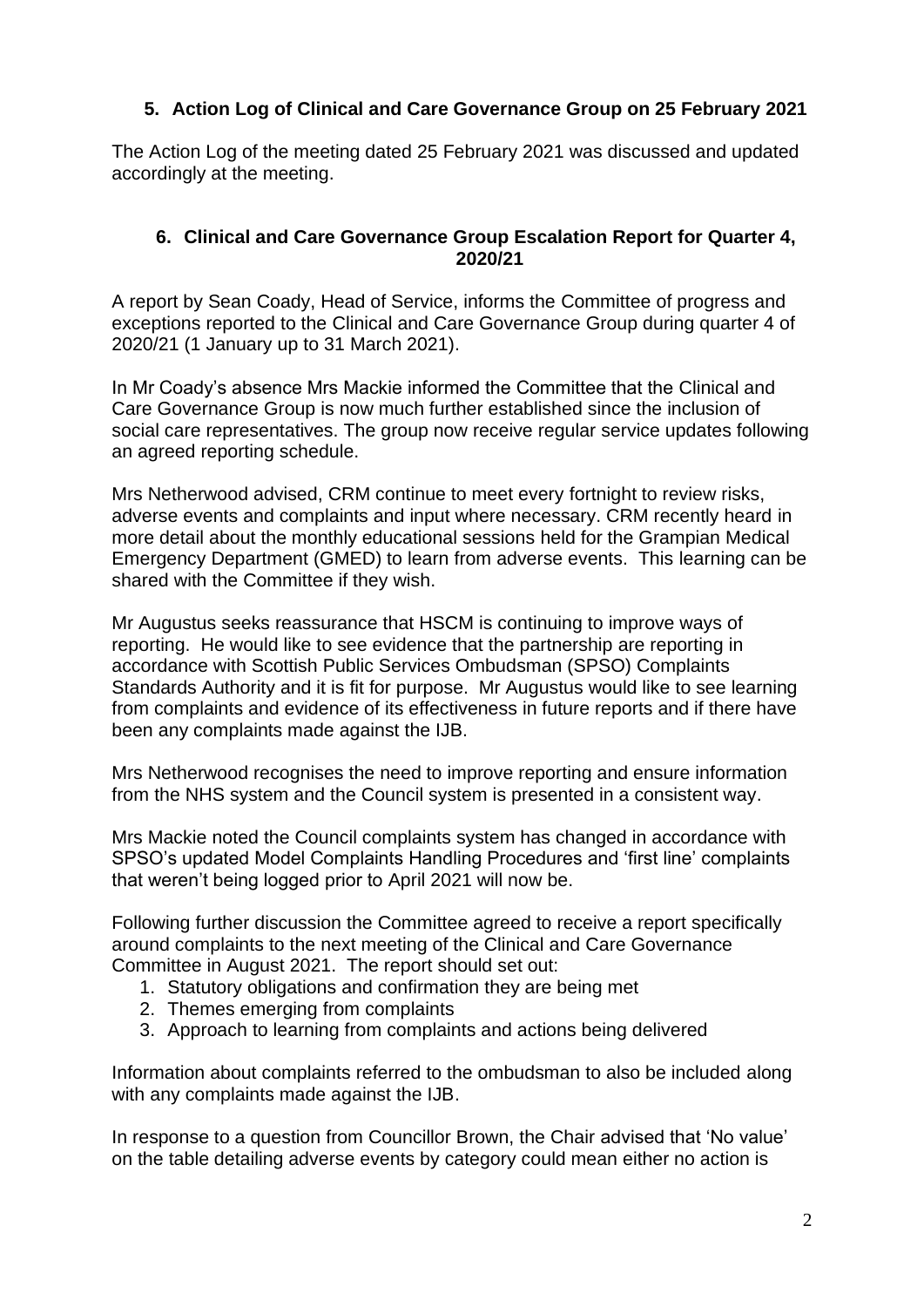required as negligible event or that a level had not yet been allocated at the time of reporting.

The Chair noted a large number of adverse events reported fall into two categories:

- Abusive, violent, disruptive or self-harming behaviour
- Accident (including falls)

The Chair advised he would be interested to understand the distribution of the those events under the first category i.e. harm to patients or harm to staff/ care givers, the themes and action taken to address. Mrs Cremin advised a large number of these events can be attributed to a small number of very challenging patients both in adult and older adult mental health inpatient areas and in particular one patient. Mrs Cremin went on to advise that staff are encouraged and supported to report all adverse events; all incidents are taken seriously and reporting enables appropriate surveillance. The Moray Mental Health team have sought support and advice from colleagues in Aberdeen to help manage this patient. Support systems are in place for staff and debriefs are conducted where required.

The Committee noted the contents of the report and requested a report specifically on complaints to the Committee in August, detailing the three domains discussed, across both NHS and Council systems.

# **7. Adult Support and Protection Improvement Plan**

A report by the Chief Social Work Officer informs the Committee of the Adult Support and Protection (ASP) improvement journey.

Mrs Mackie introduced the item stating adult support and protection is a multi-agency responsibility. A joint inspection of adult protection activity will be undertaken in 2021 or early 2022. This will be a joint inspection of all statutory partners (police, health and local authority) conducted by the relevant three regulators (Care Inspectorate, HIS and HMIC).

During 2019, preparations began for the anticipated Care Inspectorate ASP thematic inspection. A self-evaluation exercise was undertaken and a multi-agency Improvement Action Plan was developed. A delay occurred in implementing the improvement plan due to the global pandemic. It has been agreed to focus on phase 1 of the plan – policy, process and procedures. It is anticipated that phase 1 will be finished by the end of this year. Phase 1 also covers NHS Grampian requirements to produce and facilitate a pan Grampian approach for Initial Referral Discussions (IRDs). There are strong links with colleagues across Grampian to support this.

It is recognised there is lots of work to do to be fully compliant or congruent with the scrutiny bodies, this is reflected in the improvement plan.

The Care Inspectorate have produced a new set of quality indicators and framework. A further self-evaluation locally will be undertaken to ensure still fit for purpose.

It was noted there is a complex governance structure around adult, support and protection.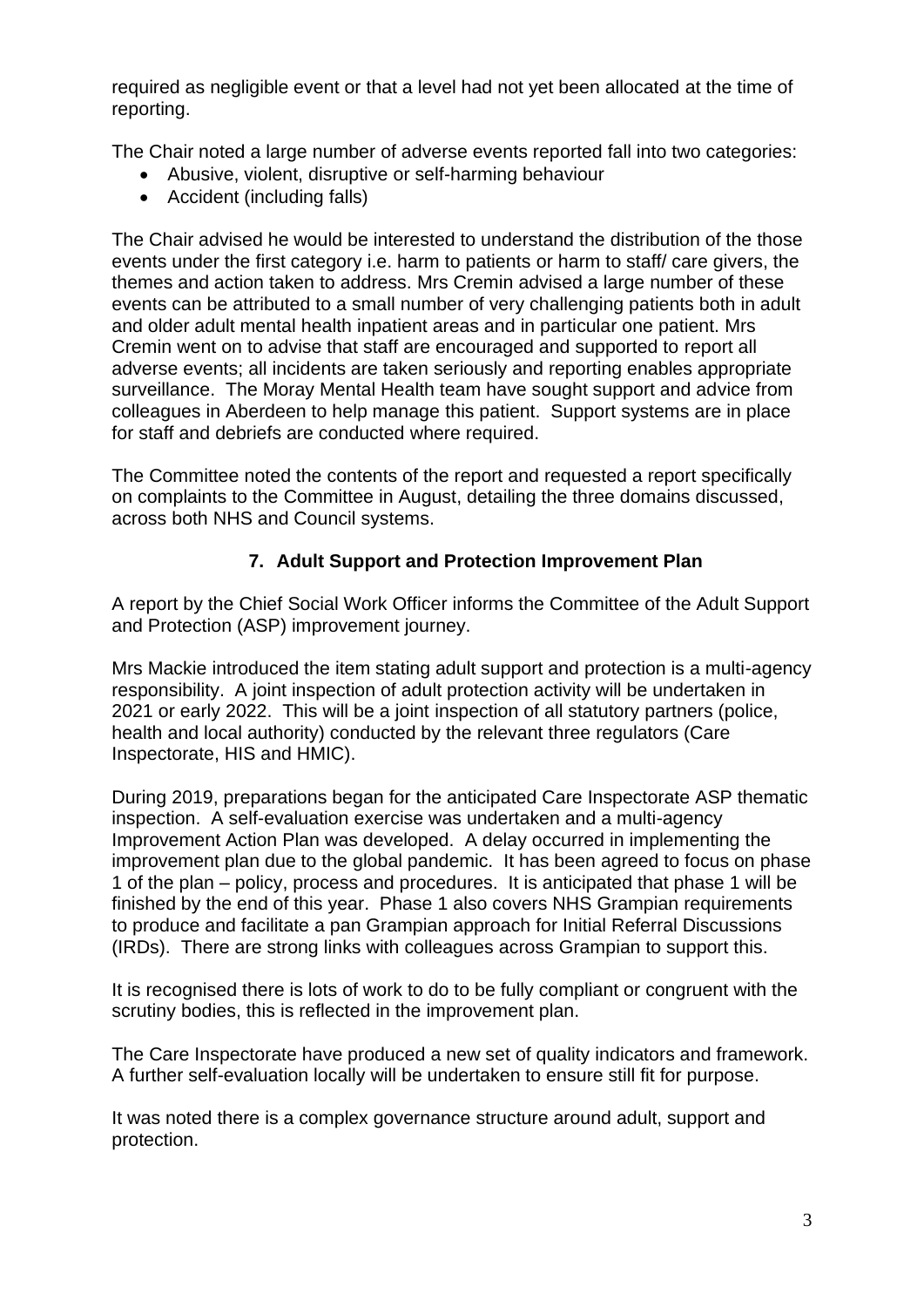Additional resources are funded until March 2022. It was noted therefore this interim mitigation is not sustainable and this is reflected on the risk register.

The committee noted the continued work on the delivery of the ASP Improvement Plan in anticipation of a Care Inspectorate ASP inspection.

# **8. Mental Health Officer Service in Moray**

A report by the Chief Social Work Officer informs the committee of the current situation in the Mental Health Officer Service in Moray.

The Committee discussed the actions agreed by the MHO Governance Group. It was noted Aberdeenshire and Highland are in a similar situation. The sheer geographical distance involved in the Highland area means there is no MHO cover for the rural locations out of hours.

Efforts to reduce the waiting list for guardianship reports include MHOs working additional hours. Mrs Mackie advised the team have also recruited some small additional input.

The Committee noted the current situation within the Mental Health Officer service in Moray and the actions being taken by the MHO Governance Group to mitigate.

# **9. Out of Hours Mental Health Service Provision for 16-18 Year Olds**

A report by the Service Manager, Child and Adolescent Mental Health Services, informs the Committee of the current gap in out of hours mental health service provision for young people aged 16-18 years in Moray and actions that are being taken to address this.

Ms Pirrie advised there was a quick turnaround required for this paper and apologised for a couple of errors in the report. First page the report should read Service Manager, Child and Adolescent (not adult) Mental Health Services. At 4.1 it should read under 18 years not 16 years.

The report was written to highlight the lack of access out of hours for a mental health assessment for 16 and 17 years olds in Moray. There are a number of issues to be addressed including change in staff profile and the way in which services are being delivered. A short life working group has been convened with key stakeholders from across the system in Moray to address this gap.

There are nurse practitioners willing to undertake mental health assessments for these young people, with the right consultant support. Some Consultant Psychiatrists in Moray are not child mental health specialists. It was noted 16-17 age group have a much higher incident rate of presenting out of hours seeking help than under 16s. This presents a high risk for the organisation if a young person attends Dr Gray's Hospital following overdoes or with suicidality and are unable to get a mental health assessment.

It is clear the CAMHS in Grampian is for people aged 0-18 years.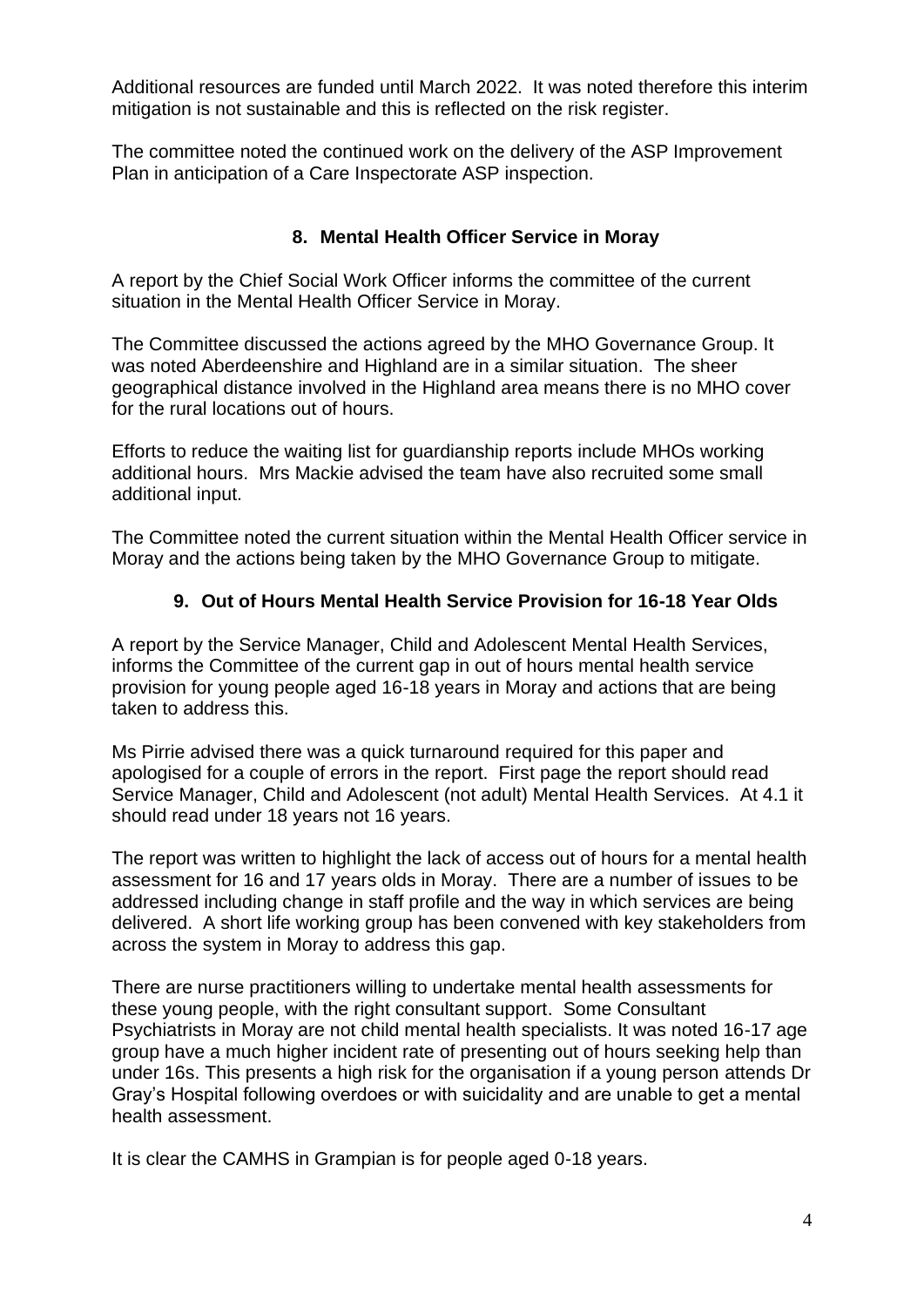This risk is being recorded on the CAMHS risk register and Moray's local risk register.

The Chair noted the need for a longer term plan and an immediate short term solution. Colleagues are to explore options of support from Grampian Health Board for Junior Doctors and Nurse Practitioners in Elgin for times when there isn't local Consultant Psychiatrist support available.

The Committee noted the contents of this initial report and agreed to receive a fuller report with update on progress made at the next meeting on 26 August 2021.

It was agreed to add a third recommendation:

III. Inform the Committee, within the next week, of immediate risk mitigation plan to gain support from colleagues across Grampian and clarify that in risk register entry.

#### **10.Home First in Moray – Pathway Assurance**

A report by Sean Coady, Head of Service, provides the Committee with assurance in relation to the pathway for a patient under the remit of Discharge to Assess.

This paper was formulated in a response to a request from the Committee for an assurance around the pathway in terms of quality and safety.

The programme began operating as a 6 month pilot from October 2020 to March 2021 and a full report was submitted to MIJB on 25 March 2021 when the MIJB approved permanent funding

Since then an Occupational Therapists and Physiotherapist have been recruited and will be in post by end of June 2021. Six Support Workers have been interviewed and an advanced nurse practitioner post is to be advertised next then admin support recruited once clinical team in place. Induction process and intensive training will be undertaken for all new staff members.

The Committee are assured the same checks and measures are in place for patients following the Discharge to Assess pathway; they must meet the criteria and consent to the pathway. It is clear that these patients and clinically or medically stable for early supported discharge.

Ms Duncan advised that, to her knowledge, no complaints have been received or adverse events recorded to indicate any patient has been compromised as a result of following the Discharge to Assess pathway.

It is not anticipated this will have any impact on care in terms of expectations on family etc as if a need for ongoing care is identified then there are mechanisms in place to make those referrals in a timely way. Recognise the connection but this process is around rehab and functional goals. D2A focuses on the patient journey and aims to prevent people becoming deconditioned or adversely affected by a longer than necessary hospital stay. Mr Bokor-Ingram advised the Committee that since the end of the pilot programme delayed discharges have increased.